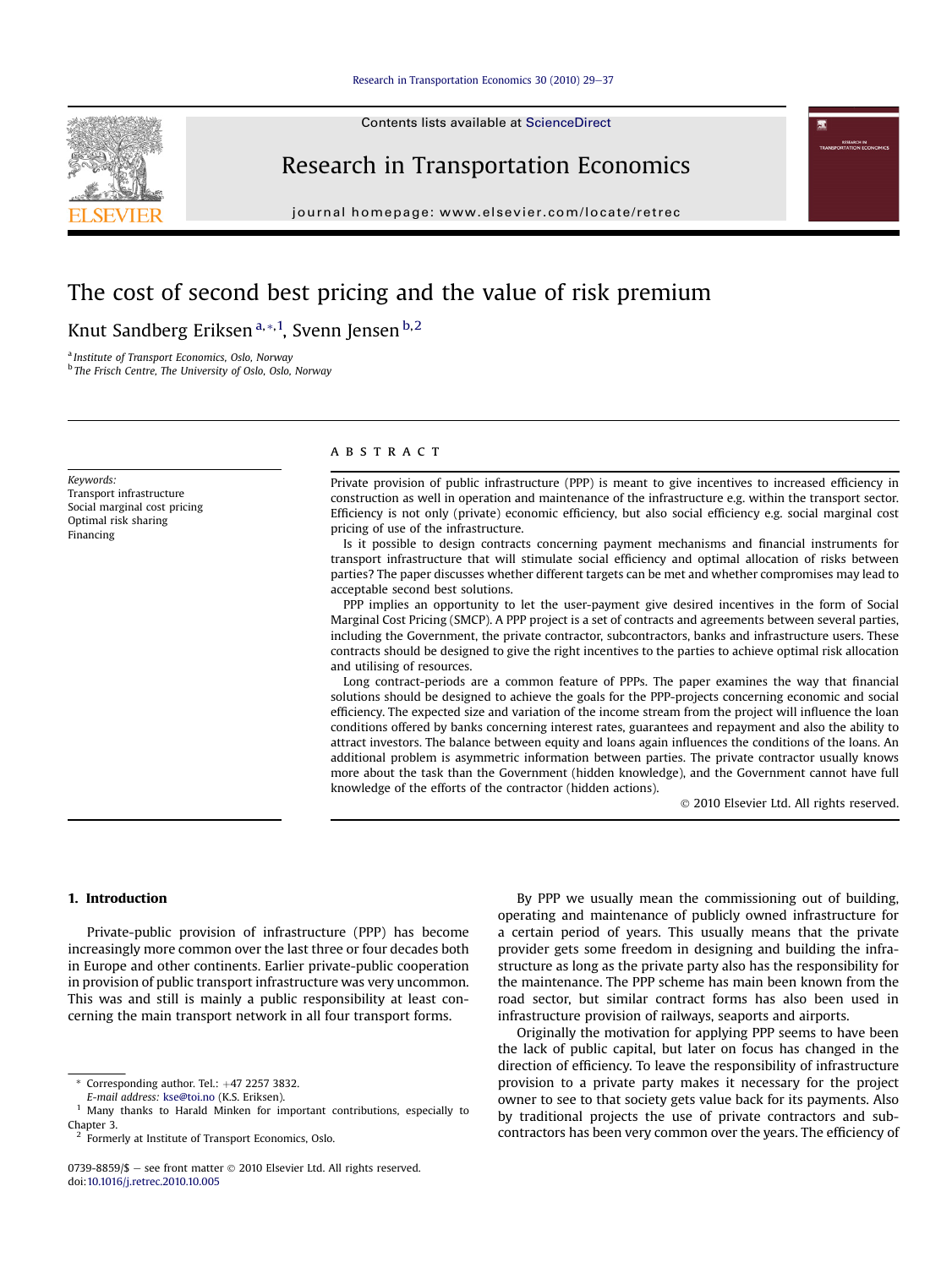these contributions has of course varied quite much. Probably therefore it has been an aim in PPP projects to have contracts between the state and private party that stimulates efficiency.

The objectives of this paper are to give a contribution to a better understanding of the following matters:

- The efficiency drives of PPP transport infrastructure projects. This means that we want to shed some light upon what contract mechanisms that stimulate efficiency and which mechanisms that do not.
- The role of the financial sector in PPP projects. Banks and other financial institutions will through their conditions for loans as well as their concern for not loosing money influence the PPP projects in several ways.
- How PPP income mechanisms can contribute to social efficiency. Income for the private PPP concessioner may come from user charges or directly from the state as payment for e.g. quality and availability. The design of such mechanisms may be of crucial importance for the efficiency of the project.

One of the main ideas behind PPP is that the concessioner takes a life-cycle responsibility for the infrastructure project. Thus the concessioner is made to look upon investment cost in relation to maintenance and operation cost as well. The idea is to minimise total costs of the project given the required standards and services of the infrastructure piece. By this the detailed regulation in the contract of the technical specifications of the project in advance should be more or less affluent. At least the regulations may be less detailed.

Payment for the infrastructure provision may be the responsibility of the concessioners themselves as ticket income or road tolls. Alternatively the money is paid from the public party to the  $concessioner - either as a shadow toll per passage or as a payment$ for availability and quality. A shadow toll is just proportional to the number of vehicles of different size groups passing the road, bridge or similar project. A different and more performance based model is that the public commissioner pays the concessioner according to the performance of the infrastructure project.

#### 2. Risk and risk costs

All projects are subject to risk. This goes with all kinds of projects, traditional ones as well as PPP projects. Infrastructure projects in all sectors usually have been the responsibility of the government. An important reason for the government to procure a PPP project instead of a traditional one may be the wish to increase productive efficiency by transferring risks to parties that are most capable of controlling it, minimizing its negative impacts ("managing it") and, if neither is possible, bearing it. The other two commonly named reasons for PPPs are incentives and bundling of project phases to induce life-cycle thinking.

It is frequently believed that the contractors of the private sector are more efficient in handling the risks of the different phases of a PPP project. Of course a publicly owned company may possess to a large extent the same abilities, but it is claimed that in many cases a public company will be subject to soft budget constraints, ambiguous objectives and the heterogeneity of the public sector.

In traditional projects usually the risks of cost overruns and delays according to contract are shared between the government and the private contractor. The life-cycle thinking should be present in the traditional project as well as the PPP project on behalf of the state, but the concessioner in charge for construction only may have no incentive to take future operation and maintenance of the projected piece of infrastructure into consideration. In addition, the financial resources of the private sector are usually not utilised in the traditional procurement process. For one thing the public budgets have to take the full costs of the project activities on an annual basis. Usually there is no loan-financing or a total financing of the project over the budget as one parcel. Then the contractor has to 'wait for the money' every year not being able to apply an optimal time schedule.

#### 2.1. Stakeholders and risk sharing

In the traditional case of public provision of infrastructure the public sector usually is taking a big part of the risk itself, and just a modest part of it is transferred to the private sector. As mentioned above this means that risk can be retained and remain un-priced and risk may be transferred from one party to another, e.g. from the contractor to the government to a zero price, which in its turn may be inefficient, since it may be expected that the party that takes on a risk should be compensated. Assumedly any party that has a risk will do its best to reduce it, but the ability to do so is not evenly distributed.

In a PPP there will be several parties involved. Each of them will be taking over risks from the initial project owner, which is the public sector. To do so they will include risk compensation in the amount they are charging. This is also the case for the subcontractors. The private concessioner is usually a separate entity, a single purpose vehicle (SPV), but the SPV will have several subcontractors, like construction firms and service companies. To each of them risks will be transferred through the negotiated contracts. Risk is also transferred to financial institutions like banks and insurance companies. The compensation is materialised in the interest rates or the insurance premium.

To the extent that risks in PPP are priced more correctly than in a conventional project it is usually expected that it will lead to a higher degree of efficiency both concerning allocative efficiency and productive efficiency. This implies that risk should be transferred to the party that is able to handle it in the best way. If none of the parties can control the risk, it may be shared. This may be settled through contract details, or the contract may be incomplete, leaving the outcome to negotiations.

#### 2.2. Global risks

In valuing risks it is useful to distinguish between risks that can be controlled and risks that are beyond the control of either party. The latter may be called global risk or risk that is external to the project.

The global risk is usually impossible or very difficult to eliminate by any of the parties. It includes both systematic and non-systematic risk. Systematic risk includes general business cycles and more specific the demand directed towards the project. Non-systematic risk is related to natural conditions like extreme weather and geological conditions.

Most global risks are outside the control of either party. However, some may be influenced to some extent, either directly or indirectly. As previously stated, in many cases risk should be allocated to the party best able to handle it. In many cases the public sector may have at some influence on the risk, at least more than the private party.

#### 2.3. Project risks

The internal project risks are under control by the parties. Project risks are related to every phase of the project. However, construction risk is an important part of it and includes the risk of cost overruns as well as the risk of delayed opening of the project.